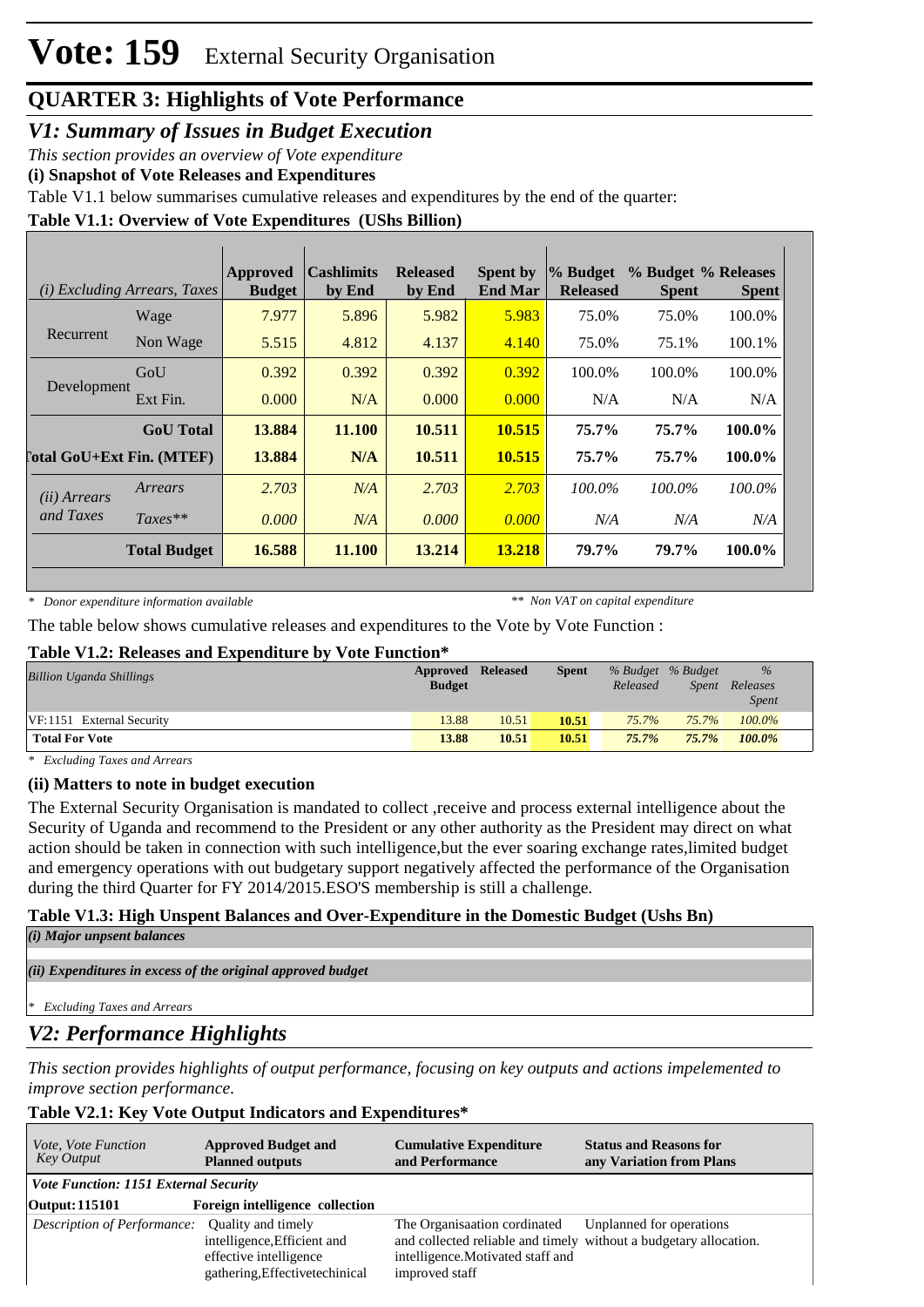| <i>Vote, Vote Function</i><br><b>Key Output</b> | <b>Approved Budget and</b><br><b>Planned outputs</b>                                                                         | <b>Cumulative Expenditure</b><br>and Performance                                                                                   | <b>Status and Reasons for</b><br>any Variation from Plans    |  |  |  |
|-------------------------------------------------|------------------------------------------------------------------------------------------------------------------------------|------------------------------------------------------------------------------------------------------------------------------------|--------------------------------------------------------------|--|--|--|
|                                                 | intelligence<br>Capability, Motivated staff.                                                                                 | productivity. Participated in<br>collection intelligence about<br>EBOLA and tyehiod dieases.                                       |                                                              |  |  |  |
| Performance Indicators:                         |                                                                                                                              |                                                                                                                                    |                                                              |  |  |  |
| Number of annual<br>intelligence reports        | 365                                                                                                                          | 194                                                                                                                                |                                                              |  |  |  |
| <b>Output Cost:</b>                             | UShs Bn:<br>6.299                                                                                                            | UShs Bn:<br>4.728                                                                                                                  | % Budget Spent:<br>75.1%                                     |  |  |  |
| Output: 115102                                  | Analysis of external intelligence information                                                                                |                                                                                                                                    |                                                              |  |  |  |
|                                                 | Description of Performance: Effective technical intelligence<br>gathered, Improved management<br>of intelligence information | Trained staff on use technical<br>equipments procured. Gathered<br>technical intelligence. Improved<br>management of intelligence. | Unplanned for operations<br>without ab budgetary allocation. |  |  |  |
| <b>Output Cost:</b>                             | UShs Bn:<br>3.254                                                                                                            | UShs Bn:<br>2.453                                                                                                                  | 75.4%<br>% Budget Spent:                                     |  |  |  |
| <b>Vote Function Cost</b>                       | $UShs Bn$ :                                                                                                                  | 13.884 UShs Bn:                                                                                                                    | 10.515 % Budget Spent:<br>75.7%                              |  |  |  |
| <b>Cost of Vote Services:</b>                   | $UShs Bn$ :                                                                                                                  | 13.884 <i>UShs Bn</i> :                                                                                                            | 75.7%<br>10.515 $%$ Budget Spent:                            |  |  |  |

### **QUARTER 3: Highlights of Vote Performance**

*\* Excluding Taxes and Arrears*

The major challenge we face as a vote while compiling reports,is that the OBT tool is mamual as to IFMS data and yet much of the transactions are done through IFMS.To transfer the same to OTB,we do it manualy.

#### **Table V2.2: Implementing Actions to Improve Vote Performance**

| <b>Planned Actions:</b>                                                     | <b>Actual Actions:</b>                                                                                                                                                                       | <b>Reasons for Variation</b>                                                       |
|-----------------------------------------------------------------------------|----------------------------------------------------------------------------------------------------------------------------------------------------------------------------------------------|------------------------------------------------------------------------------------|
| Vote: 159 External Security Organisation                                    |                                                                                                                                                                                              |                                                                                    |
| Vote Function: 1151 External Security                                       |                                                                                                                                                                                              |                                                                                    |
| Not applicable due to inadequate<br>funding. Request for additional funding | This quarter ESO continued to<br>maintained staff in foreign mission but<br>they are still under funded compared to<br>their counter-parts deployed by<br><b>Ministry of oreign Affairs.</b> | Limited budget and high exchange rate of<br>foreign currency is still a challenge. |
| Not applicable due to inadequate funding.                                   | Some selected members of staff went for<br>technical training abroad to address the<br>issue of inadequate skills.                                                                           | Limited budget, everchanging technology<br>and mode of operation of terrorists.    |
| Not applicable due to inadequate funding.                                   | <b>ESO</b> continued to addressed the<br>problem of communication.                                                                                                                           | Limited budget                                                                     |

### *V3: Details of Releases and Expenditure*

*This section provides a comprehensive summary of the outputs delivered by the Vote and further details of Vote expenditures by Vote Function and Expenditure Item.*

### **Table V3.1: GoU Releases and Expenditure by Output\***

| <b>Billion Uganda Shillings</b>                                 | Approved      | <b>Released</b> | <b>Spent</b> | $%$ GoU       | $%$ GoU       | $%$ GoU      |  |
|-----------------------------------------------------------------|---------------|-----------------|--------------|---------------|---------------|--------------|--|
|                                                                 | <b>Budget</b> |                 |              | <b>Budget</b> | <b>Budget</b> | Releases     |  |
|                                                                 |               |                 |              | Released      | <i>Spent</i>  | <i>Spent</i> |  |
| VF:1151 External Security                                       | 13.88         | 10.51           | 10.51        | 75.7%         | 75.7%         | 100.0%       |  |
| Class: Outputs Provided                                         | 13.54         | 10.17           | 10.17        | 75.1%         | 75.1%         | $100.0\%$    |  |
| 115101 Foreign intelligence data collection                     | 6.30          | 4.72            | 4.73         | 75.0%         | 75.1%         | $100.1\%$    |  |
| 115102 Analysis of external intelligence information            | 3.25          | 2.45            | 2.45         | 75.4%         | 75.4%         | $100.0\%$    |  |
| 115103 Administration                                           | 3.99          | 2.99            | 2.99         | 75.0%         | 75.0%         | $100.0\%$    |  |
| Class: Capital Purchases                                        | 0.34          | 0.34            | 0.34         | $100.0\%$     | $100.0\%$     | $100.0\%$    |  |
| 115176 Purchase of Office and ICT Equipment, including Software | 0.06          | 0.06            | 0.06         | $100.0\%$     | $100.0\%$     | $100.0\%$    |  |
| 115177 Purchase of Specialised Machinery & Equipment            | 0.28          | 0.28            | 0.28         | $100.0\%$     | $100.0\%$     | $100.0\%$    |  |
| <b>Total For Vote</b>                                           | 13.88         | 10.51           | 10.51        | 75.7%         | 75.7%         | 100.0%       |  |

*\* Excluding Taxes and Arrears*

### **Table V3.2: 2015/16 GoU Expenditure by Item**

| <b>Billion Uganda Shillings</b>       | Approved<br><b>Budget</b> | <b>Releases</b> | <b>Expend-</b><br>iture | % Budged<br><b>Released</b> | % Budget<br><b>Spent</b> | %Releases<br><b>Spent</b> |
|---------------------------------------|---------------------------|-----------------|-------------------------|-----------------------------|--------------------------|---------------------------|
| <b>Output Class: Outputs Provided</b> | 13.54                     | 10.17           | 10.17                   | 75.1%                       | $75.1\%$                 | $100.0\%$                 |
| 211101 General Staff Salaries         | 7.98                      | 5.98            | 5.98                    | 75.0%                       | 75.0%                    | 100.0%                    |
| $ 211103$ Allowances                  | 0.27                      | 0.20            | 0.20                    | 75.0%                       | 75.0%                    | 100.0%                    |
| 212201 Social Security Contributions  | 0.70                      | 0.52            | 0.52                    | 75.0%                       | 75.0%                    | 100.0%                    |